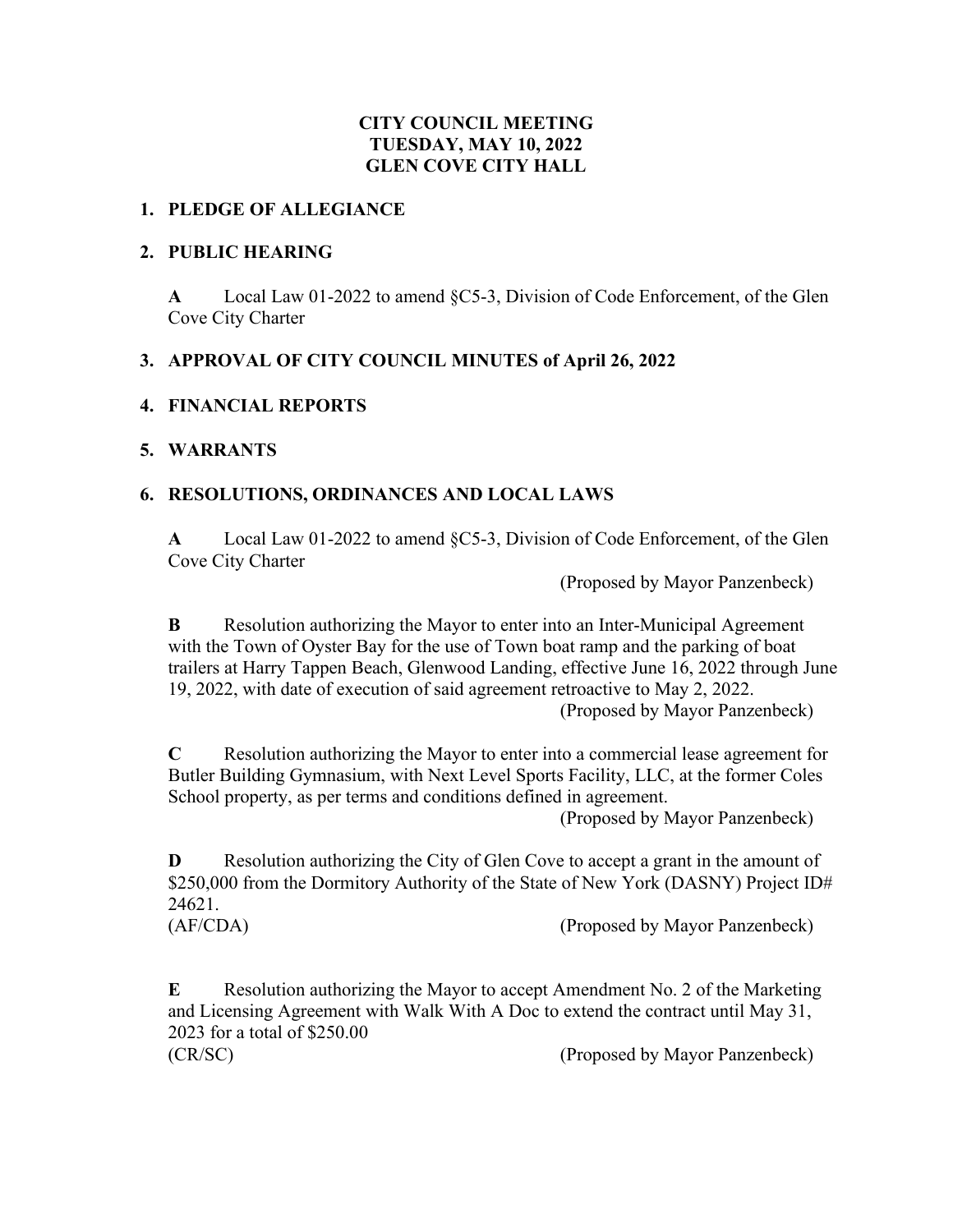**F** Resolution authorizing the Mayor to enter into an agreement with All About Speech Therapy PLLC to conduct socialization groups lead by Speech Therapists for the Senior Center Adult Day Program once per month at a rate of \$200/session, effective May  $1^{st}$  – June 30<sup>th</sup>, 2022, for a total of \$400.00 (CR/SC) (Proposed by Mayor Panzenbeck)

**G** Resolution awarding bid to the sole bidder, Fireworks by Grucci, to provide a 12- 15 minute pyrotechnic display, on July 4, 2022, in the amount of \$41,800 (YQ/FD) (Proposed by Mayor Panzenbeck)

**H** Resolution authorizing the Mayor to enter into a Joint Municipal Cooperative Bidding Program with Eastern Suffolk BOCES, to allow them to draft bid specifications, advertise for bids, accept and open bids, tabulate bids, award bids and report results to the City, for three (3) separate city projects, in the amount of \$585 per bid. (YQ/FD) (Proposed by Mayor Panzenbeck)

**I** Resolution authorizing the Mayor to enter into a UPS Customer Agreement for the procurement of express courier, overnight and ground delivery logistics services under the Sourcewell Contract #090121-UPS. (YQ/FD) (Proposed by Mayor Panzenbeck)

**J** Resolution authorizing the Mayor to enter into an agreement with the Long Island Children's Museum, for the City of Glen Cove Youth Bureau Summer Program, on July 26, 2022, at a rate of \$14.00 per person plus a group cafeteria charge of \$50.00. (ST/R&YS) (Proposed by Mayor Panzenbeck)

**K** Resolution authorizing the Special Events Committee to host annual "Vintage" Base Ball Game" at John Maccarone Memorial Stadium on June 17, 2022, from 7:00 p.m. to 10:00 p.m.

(Proposed by Mayor Panzenbeck)

**L** Resolution authorizing the Special Events Committee to erect twenty (20) lawn signs June 3, 2022 through June 19, 2022, to advertise annual "Vintage Base Ball Game". (Proposed by Mayor Panzenbeck)

**M** Resolution authorizing the Special Events Committee to host "Sip Into Summer" at Glen Cove Ferry Terminal, June 3, 2022 from 6:00 pm. to 9:00 p.m.

(Proposed by Mayor Panzenbeck)

**N** Resolution authorizing the Special Events Committee to erect twenty (20) lawn signs May 23, 2022 through June 5, 2022, to advertise "Sip Into Summer".

(Proposed by Mayor Panzenbeck)